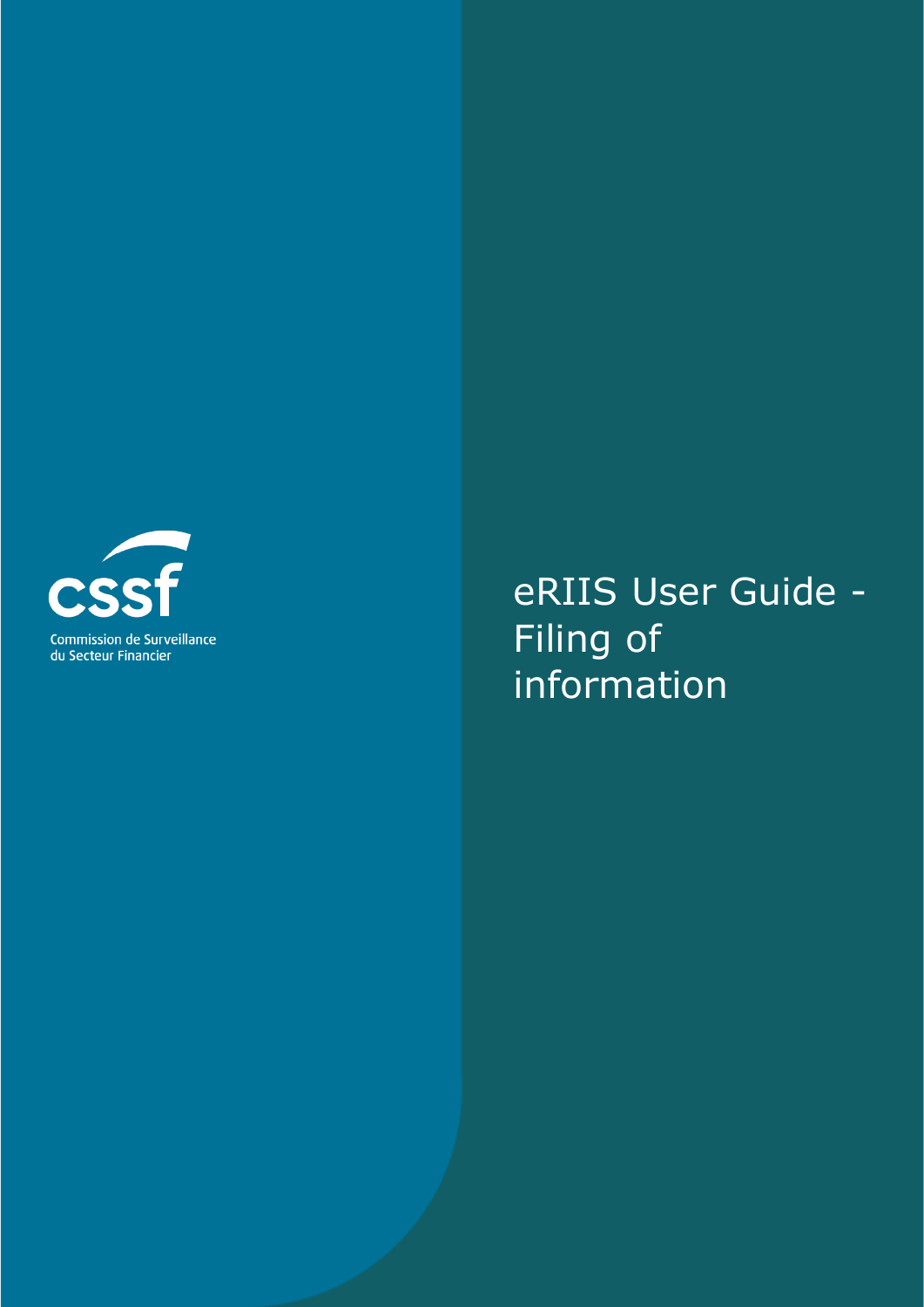

# **eRIIS User Guide - Filing of information**

### **CONTENTS**

| 1. | Introduction               |                              | 3 |
|----|----------------------------|------------------------------|---|
| 2. | Choice of Reporting Entity |                              | 3 |
| 3. | <b>Reporting Entity</b>    |                              | 4 |
|    | 3.1                        | Reporting Entity information | 5 |
|    |                            | 3.2 Create a new filing      | 5 |
|    |                            | 3.3 Menu - My space          | 5 |
|    |                            | 3.4 Menu – Filings           | 6 |
| 4. | Create a new filing        |                              |   |
| 5. | Helpdesk                   |                              | 8 |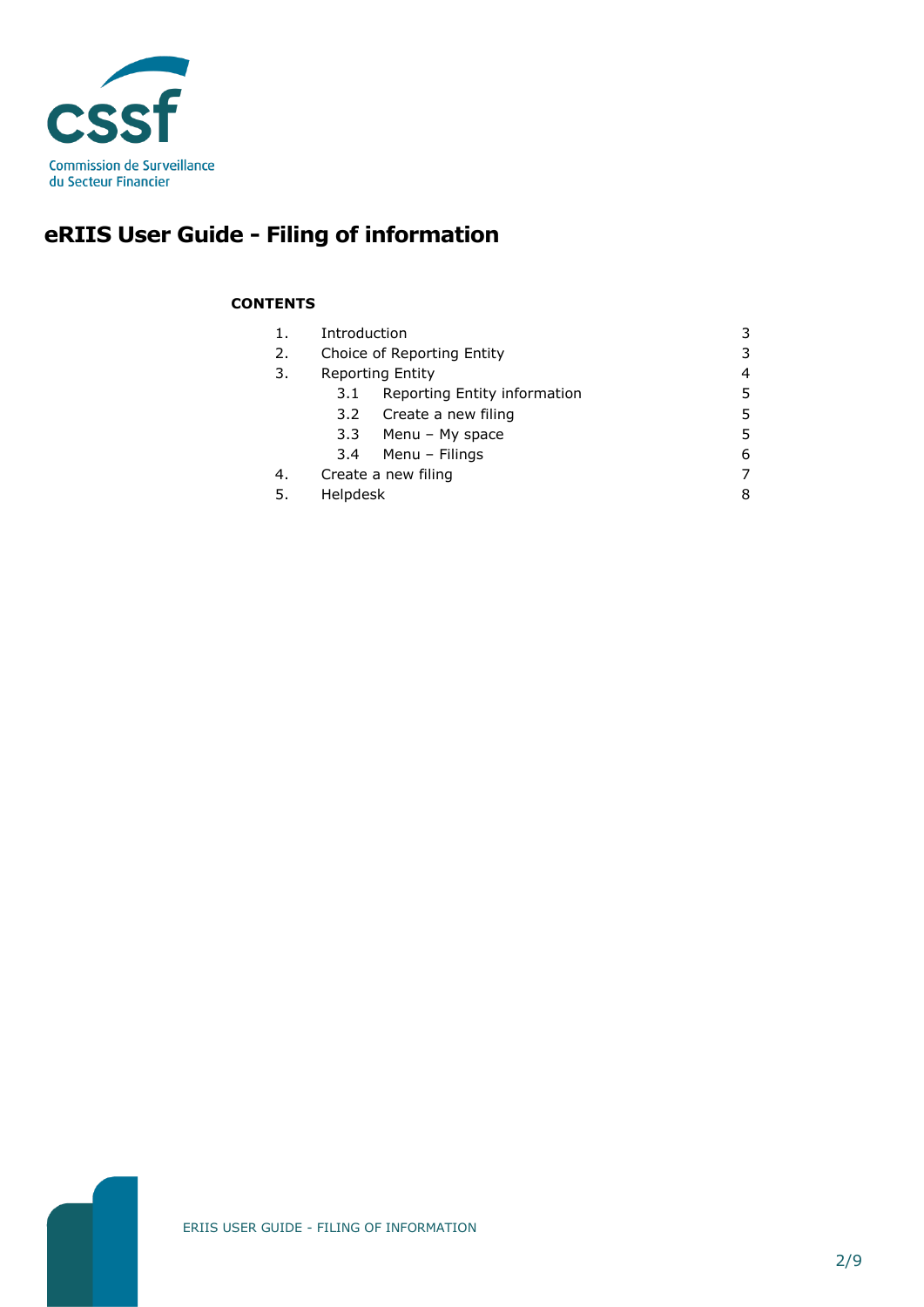

## **eRIIS User Guide - Filing of information**

## <span id="page-2-0"></span>**1. Introduction**

[eRIIS](https://eriis.apps.cssf.lu/) (**e**lectronic **R**eporting of **I**nformation concerning **I**ssuers of **S**ecurities) is a new portal that has been established by the CSSF to enable entities subject to the Transparency Law<sup>1</sup> and the Market Abuse Regulation<sup>2</sup> to fulfil their filing obligations. Two types of entities are concerned: (1) issuers of securities and (2) holders of securities (for notifications of major holdings and/or for notifications of Persons Discharging Managerial Responsibilities within an issuer).

This "**Filing of information**" User Guide presents the eRIIS portal in general terms and provides a few tips concerning its use. You should already have successfully created a User Account to access the eRIIS portal and said account shall be assigned to a Reporting Entity, as explained in the "**Access & Authentication**" User Guide, and have clarified in which capacity you are acting (cf. the "**Roles & Rights Management**" User Guide).

Please be aware that as from 4 March 2022 the CSSF requires all submissions of information under the Transparency Law and the Market Abuse Regulation to be carried out through  $eRIIS<sup>3</sup>$ . Should you experience difficulties in creating an account or in case of delays incompatible with filing deadline legal requirements, please contact the CSSF via [eRIIS.support@cssf.lu.](mailto:eRIIS.support@cssf.lu)

## <span id="page-2-1"></span>**2. Choice of Reporting Entity**

Successfully logging into the eRIIS portal with your User account should bring you to the following page:

*<sup>1</sup> Law of 11 January 2008 on transparency requirements for issuers.*

*<sup>2</sup> Regulation (EU) No 596/2014 of the European Parliament and of the Council of 16 April 2014 on market abuse.*

*<sup>3</sup> All entities are encouraged to use eRIIS as soon as possible. Note however that filings per email will continue to be possible until 30 May 2022.*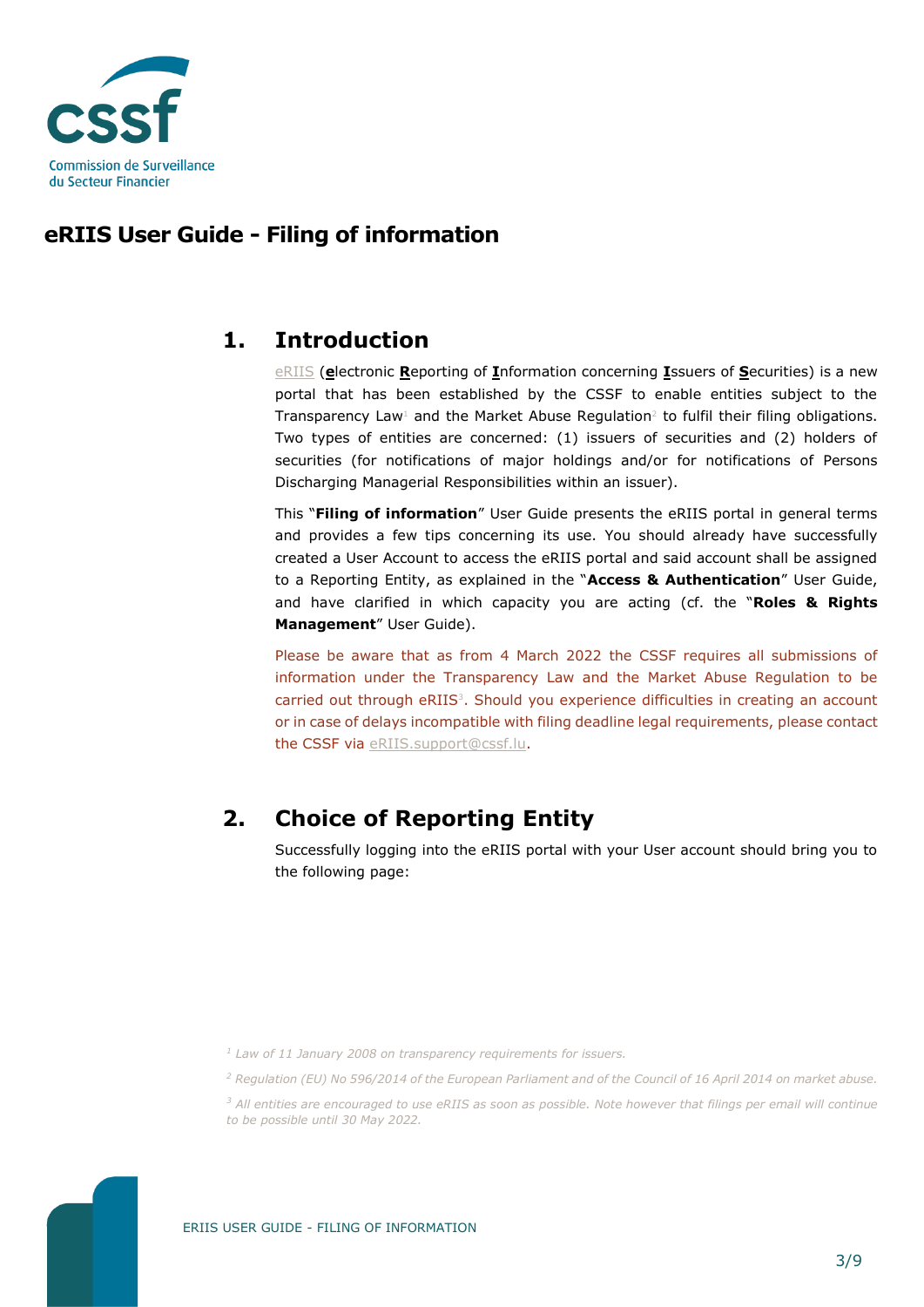



In case your User Account is linked to several Reporting Entities, the names and CSSF codes of these different Reporting Entities should appear on your screen (note that if your User Account is linked to only one Reporting Entity, you will directly arrive on the screen corresponding to that Reporting Entity, as described under point 3 below). Please select the Reporting Entity on whose behalf you would like to file information with the CSSF and refer to point 3 below for further explanations.

There may be two reasons why a Reporting Entity for which you would like to file information with the CSSF does not appear on the list:

- the Reporting Entity has already been created but your User Account has not been assigned to that Reporting Entity and as such does not have the necessary rights for filing information on its behalf.
	- ➢ Contact the SuperUser of the Reporting Entity in order to get the necessary rights.
- the Reporting Entity has not yet been created.
	- ➢ Click on "Create a new reporting entity" and follow the instructions thereafter $^1$ .

## <span id="page-3-0"></span>**3. Reporting Entity**

Choosing a Reporting Entity should bring you to the following screen. The rationale for each of the main categories on this screen is successively presented below.

*<sup>1</sup> A newly created reporting entity will automatically be allowed to file notifications for holders of securities. To be able to file any other type of information requires a validation by the CSSF. This may take up to a few hours.*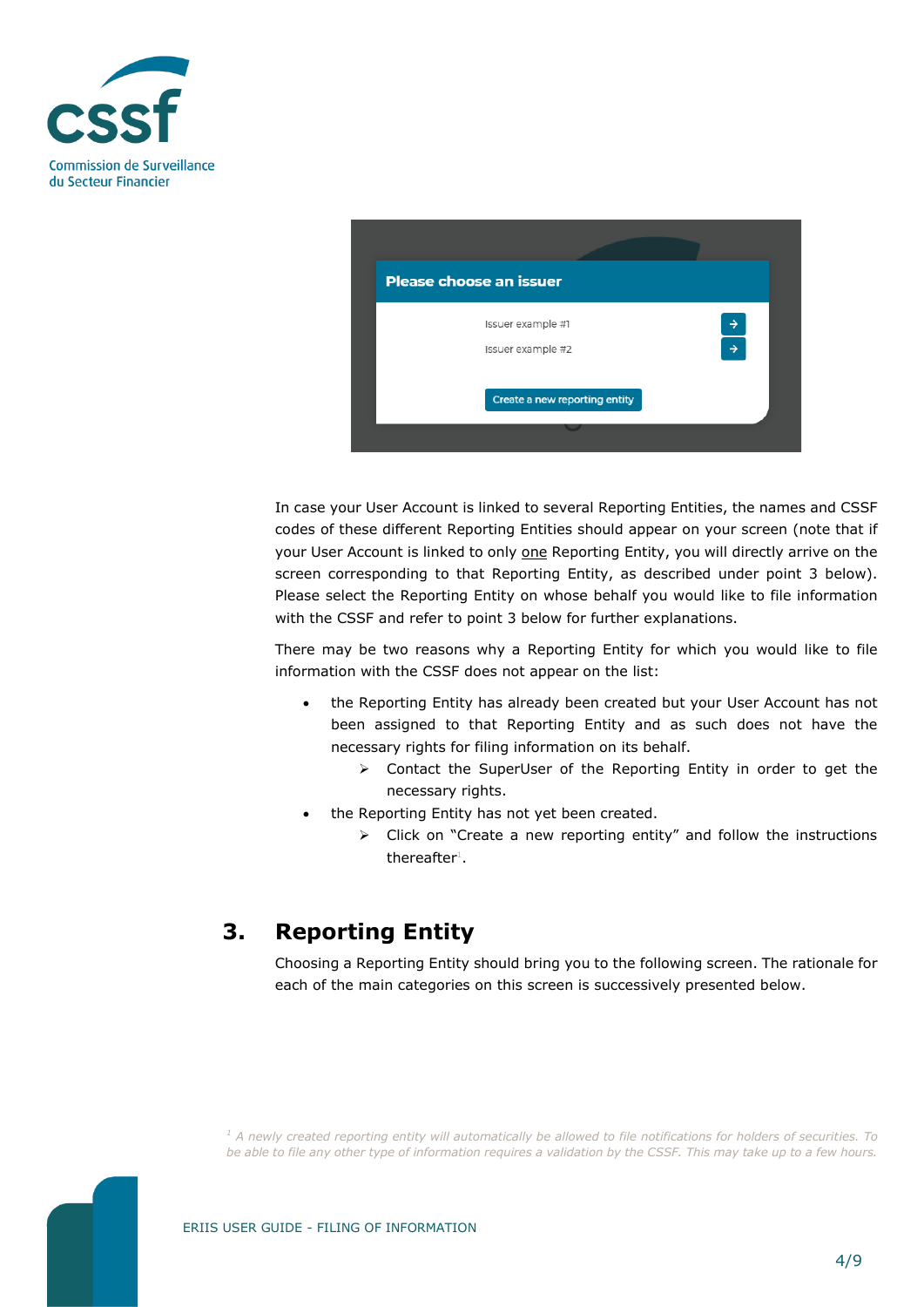



### <span id="page-4-0"></span>**3.1 Reporting Entity information**

This section contains the main identifying information about the selected Reporting Entity. Please make sure that it corresponds to the Reporting Entity you would like to file information for. Should you wish to file information for another Reporting Entity, click on "Change".

In case the information displayed is not up to date, we kindly ask you to inform us thereof (via the "Messages" function) in order to allow us to update the relevant information.

### <span id="page-4-1"></span>**3.2 Create a new filing**

The button "Create a new filing" allows you to proceed with the filing of the information in question. Please refer to point 4 ("Create a new filing") below.

### <span id="page-4-2"></span>**3.3 Menu – My space**

The section "My space" offers a synthetic view of your exchanges with the CSSF. The kind of exchanges you can have with the CSSF depends on the role attached to your User Account.

### 3.3.1 My info

Should any piece of information visualised on this screen be inaccurate or not up to date, please contact the CSSF. Depending on the role associated with your User Account, this can be done either by sending a message (cf. point 3.3.3 Messages below) or by getting in touch with the contact person whose contact details are found at the bottom of this screen.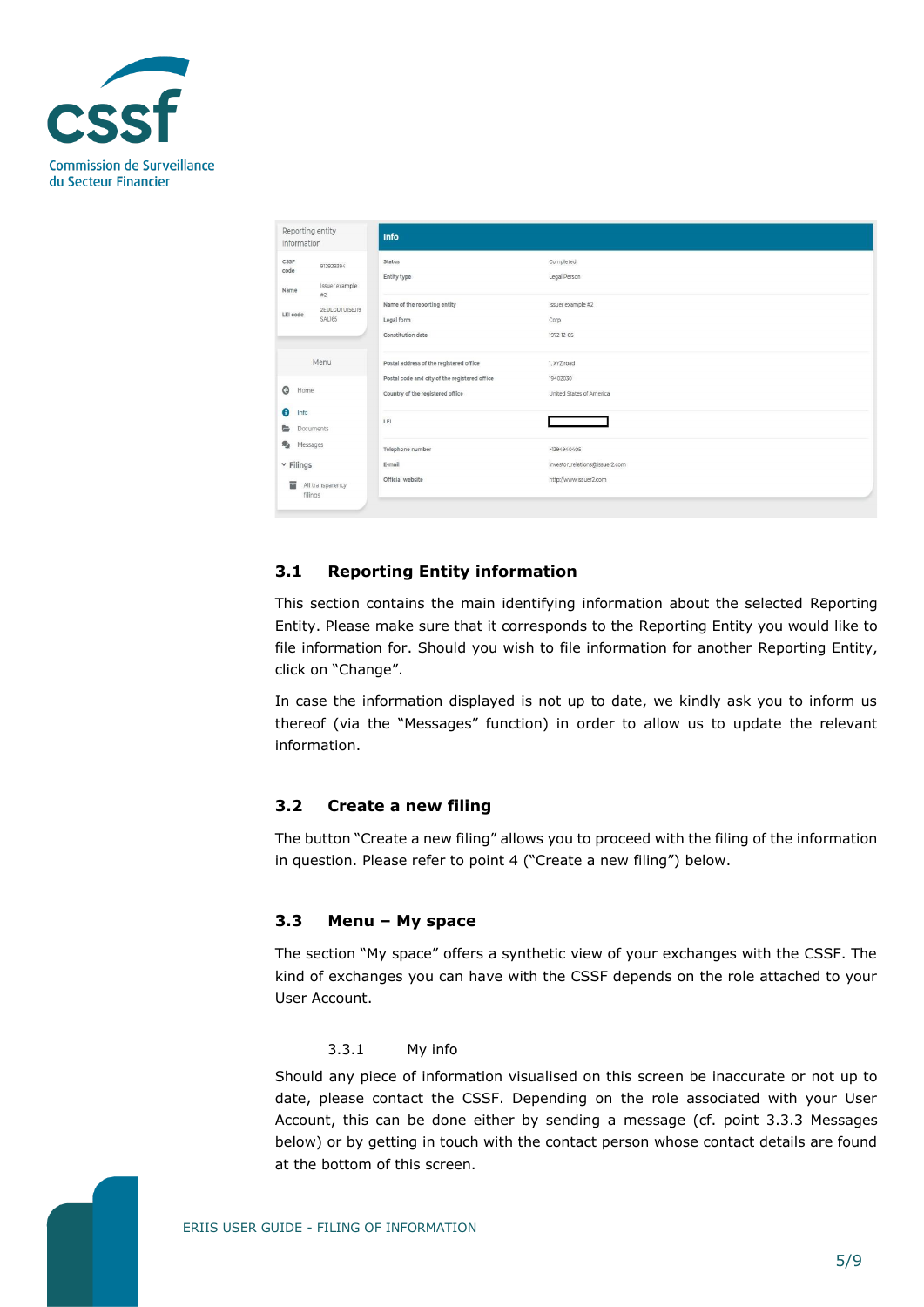

#### 3.3.2 Documents

This section offers a synthetic view of the formal exchanges between the CSSF and the Reporting Entity. These include CSSF official letters (e.g. letter of reminder or request for information) and formal letters sent to the CSSF regarding the Reporting Entity.

#### 3.3.3 Messages

This section offers a synthetic view of the direct exchanges between the CSSF and the Reporting Entity (accessible to the SuperUser or any Depositor+). A Depositor does not have the necessary rights to be able to visualise or exchange messages with the CSSF.

For efficiency purposes, this section is dedicated to exchanges between the CSSF and the SuperUser (or any Depositor+) of a **general and non-specific** nature (i.e. not linked to any particular issue that may be raised regarding the filing). Listed past messages may be edited and deleted (where applicable).

To manage exchanges between the CSSF and the SuperUser (or any Depositor+) concerning **specific** issues about a particular filing, please first open the filing in question and access the "Comments" section. Doing so will ensure that these exchanges are more directly associated with the filing involved.

New comments can be generated by clicking on "Add". **Be careful**: the "Save" button will only save a draft version of a comment but will not send your comment to the CSSF. To actually send your comment to the CSSF requires clicking on the "Publish" icon. Before publishing a message to the CSSF, it can therefore be edited or deleted (by different users with the necessary access rights).

#### 3.3.4 Delegation

This section will allow you to visualise (and, depending on your role, manage) the rights associated with different User Accounts. Be aware of the different types of roles and the differing rights attached to them. Please refer to the "**Roles & Rights Management**" User Guide for further explanations in that respect.

### <span id="page-5-0"></span>**3.4 Menu – Filings**

The "Filings" section offers a synthetic view of the information filed for Transparency or Market Abuse purposes. It also allows you to manage or complete past filings.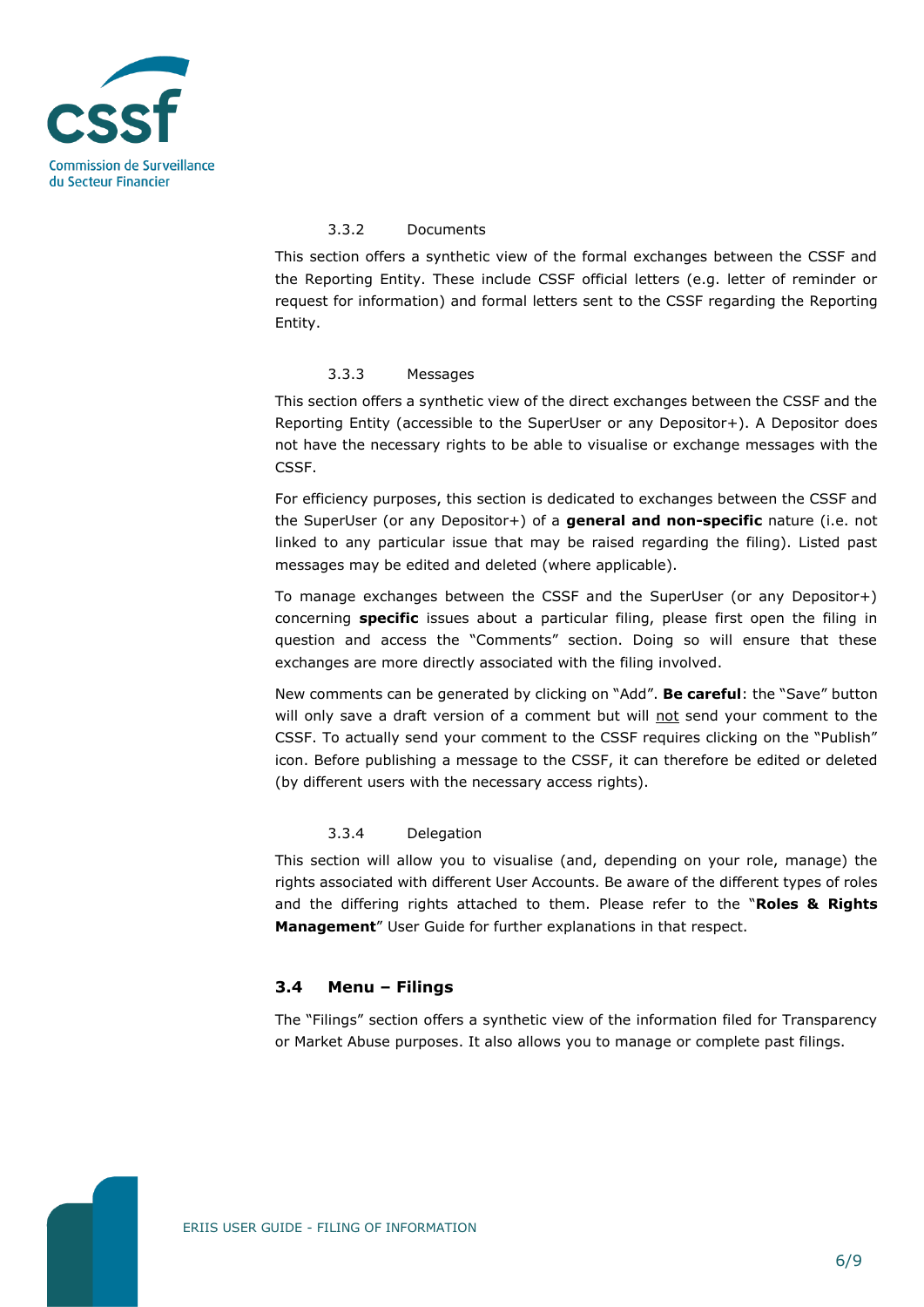

**Be careful**: the "Save" button allows you to save the data already provided but does not correspond to the "final click" for filing the information in question with the CSSF. To actually file information for Transparency or Market Abuse purposes with the CSSF requires clicking on the "Submit" icon<sup>1</sup>. Any draft data already saved can thus be edited or deleted before the information in question is officially filed with the CSSF. Any incomplete filing will prevent you from finalising your filing with the CSSF; the system will generate a list of the missing data.

Depending on its state of progress, a filing can have the following statuses:

- Draft: work in progress not visible by the CSSF. A filing remains draft status until it is submitted to the CSSF.
- In review: a filing that has been submitted will be reviewed by a CSSF agent.
- Rejected: an incorrect filing will be refused by the CSSF.
- Submitted: the status of any filing already submitted to the CSSF, regardless of any subsequent action or decision about it.
- Completed: a filing for which the CSSF does not have any comment?
- <span id="page-6-0"></span>• Waiting for feedback: the CSSF sent a comment or a remark concerning the filing and the problem needs to be addressed.

### **4. Create a new filing**

To initiate the filing process of information for Transparency or Market Abuse purposes with the CSSF, requires clicking on the "Create a new filing" button. Four major types of information can be filed with the CSSF:

- Ongoing information as required by the Transparency Law (for issuers)
- Periodic information as required by the Transparency Law (for issuers)

*<sup>2</sup> The status "Completed" only concerns the completion of the filing process and does not provide any information about its completeness, accuracy or compliance with legal requirements. Where and whenever appropriate or necessary, the CSSF may take any supervisory measures provided for by the relevant legislation regarding the filing.*



*<sup>1</sup> The Save/Submit distinction also applies to documents' filings.*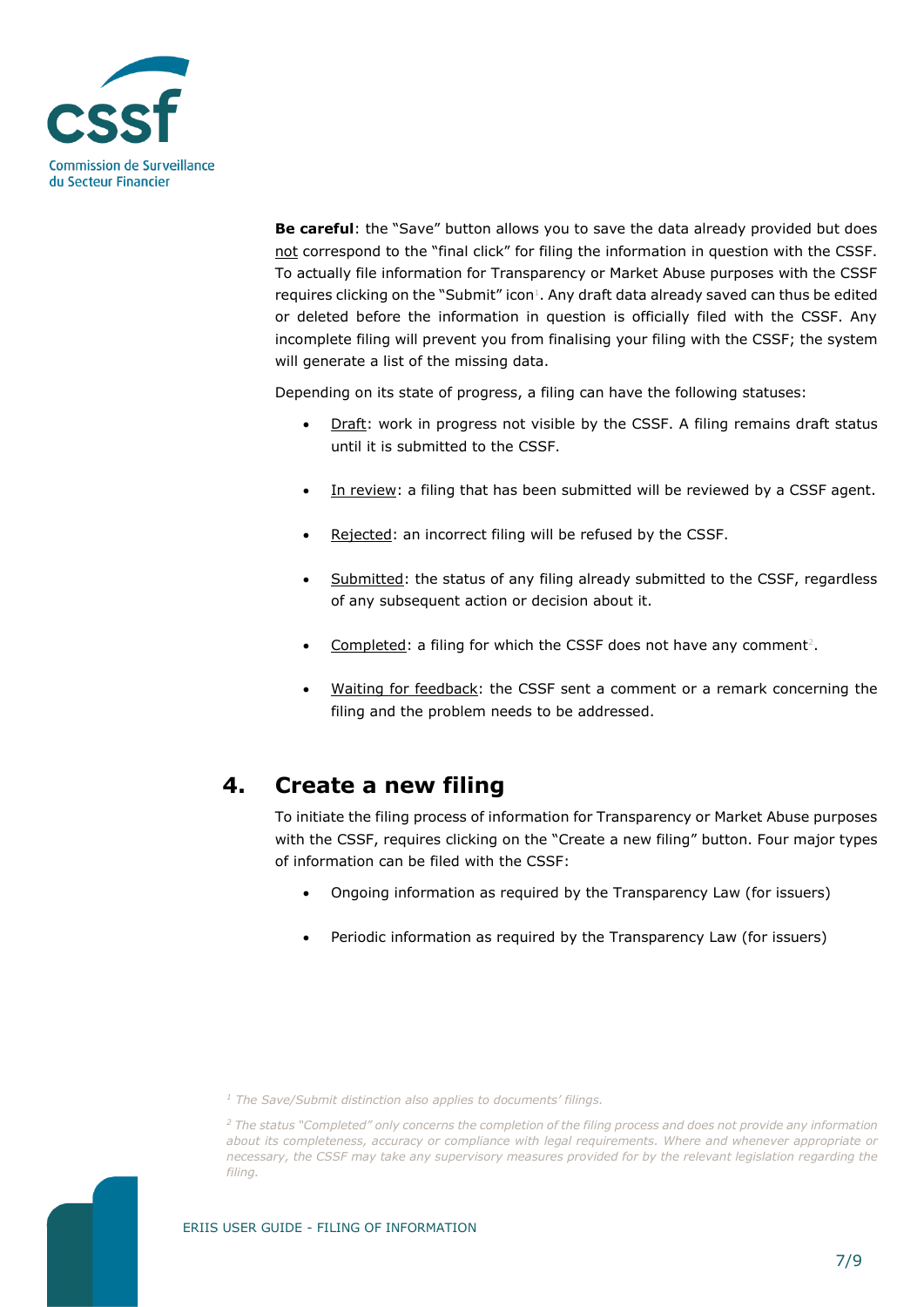

- Information as required by the Market Abuse Regulation (for issuers)
- Notifications for holders of securities (i.e. the initial notifications to be provided in the capacity as a holder of the securities)

Please fill in the necessary information as required on each page. What information needs to be provided should be self-explanatory. Here again, **be careful**: the "Save" button allows you to save the data already provided but does not correspond to the "final click" for filing the information in question with the CSSF. To actually file information for Transparency or Market Abuse purposes with the CSSF requires clicking on the "Submit" icon.

## <span id="page-7-0"></span>**5. Helpdesk**

In case of questions or problems regarding the use of eRIIS, please contact :

eRIIS.support@cssf.lu